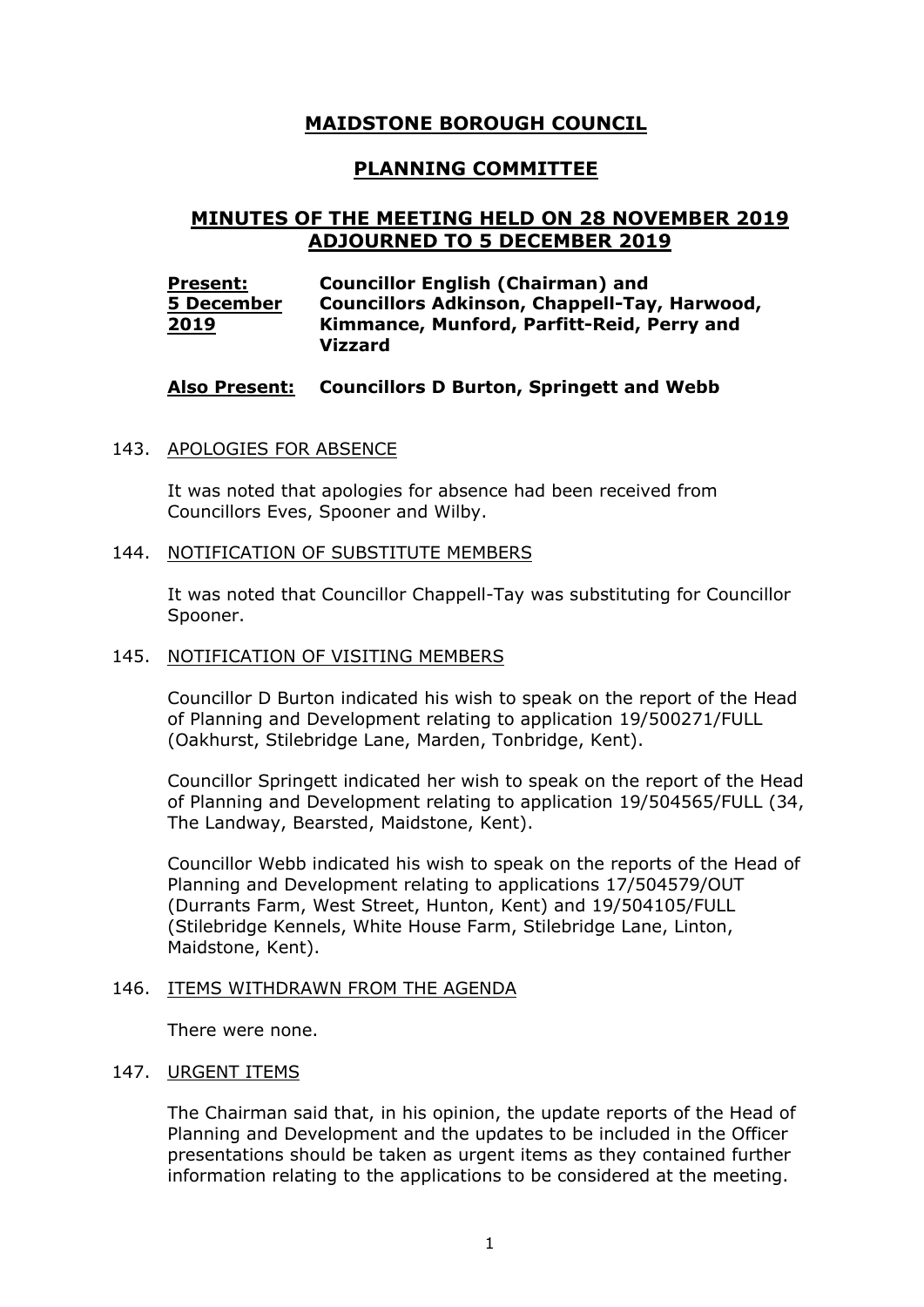## 148. DISCLOSURES BY MEMBERS AND OFFICERS

There were no disclosures by Members or Officers.

#### 149. EXEMPT ITEMS

**RESOLVED:** That the items on the agenda be taken in public as proposed.

150. DEFERRED ITEMS

19/500200/FULL - RETROSPECTIVE APPLICATION FOR A CHANGE OF USE OF LAND TO BE USED AS A GYPSY/TRAVELLER CARAVAN SITE CONSISTING OF ONE PITCH - LITTLE PADDOCKS, STILEBRIDGE LANE, LINTON, KENT

19/501600/OUT - OUTLINE APPLICATION FOR UP TO 440 RESIDENTIAL DWELLINGS, WITH ASSOCIATED ACCESS, INFRASTRUCTURE, DRAINAGE, LANDSCAPING AND OPEN SPACE (ACCESS BEING SOUGHT WITH ALL OTHER MATTERS RESERVED FOR FUTURE CONSIDERATION) - LAND WEST OF CHURCH ROAD, OTHAM, KENT

19/504225/FULL - ERECTION OF A REPLACEMENT BARN (REVISED SCHEME TO 19/502397/FULL) - LAND TO THE SOUTH OF THE GABLES, MARDEN ROAD, STAPLEHURST, KENT

The Development Manager said that he had nothing further to report in respect of these applications at present.

151. 19/500271/FULL - CHANGE OF USE OF LAND FOR THE STATIONING OF 18 HOLIDAY CARAVANS WITH ASSOCIATED WORKS INCLUDING LAYING OF HARDSTANDING AND BIN STORE - OAKHURST, STILEBRIDGE LANE, MARDEN, TONBRIDGE, KENT

All Members except Councillors Harwood and Perry stated that they had been lobbied.

The Committee considered the report and the urgent update report of the Head of Planning and Development.

In presenting the application, the Development Manager circulated a revised site location plan with an amended red line boundary. He also sought the Committee's agreement to the deletion of recommended condition 3 which had been superseded due to the reduction of the red line boundary.

Mr Cooper, an objector, Councillor Mannington of Marden Parish Council, Mr Nicholls, for the applicant, and Councillor D Burton (Visiting Member) addressed the meeting.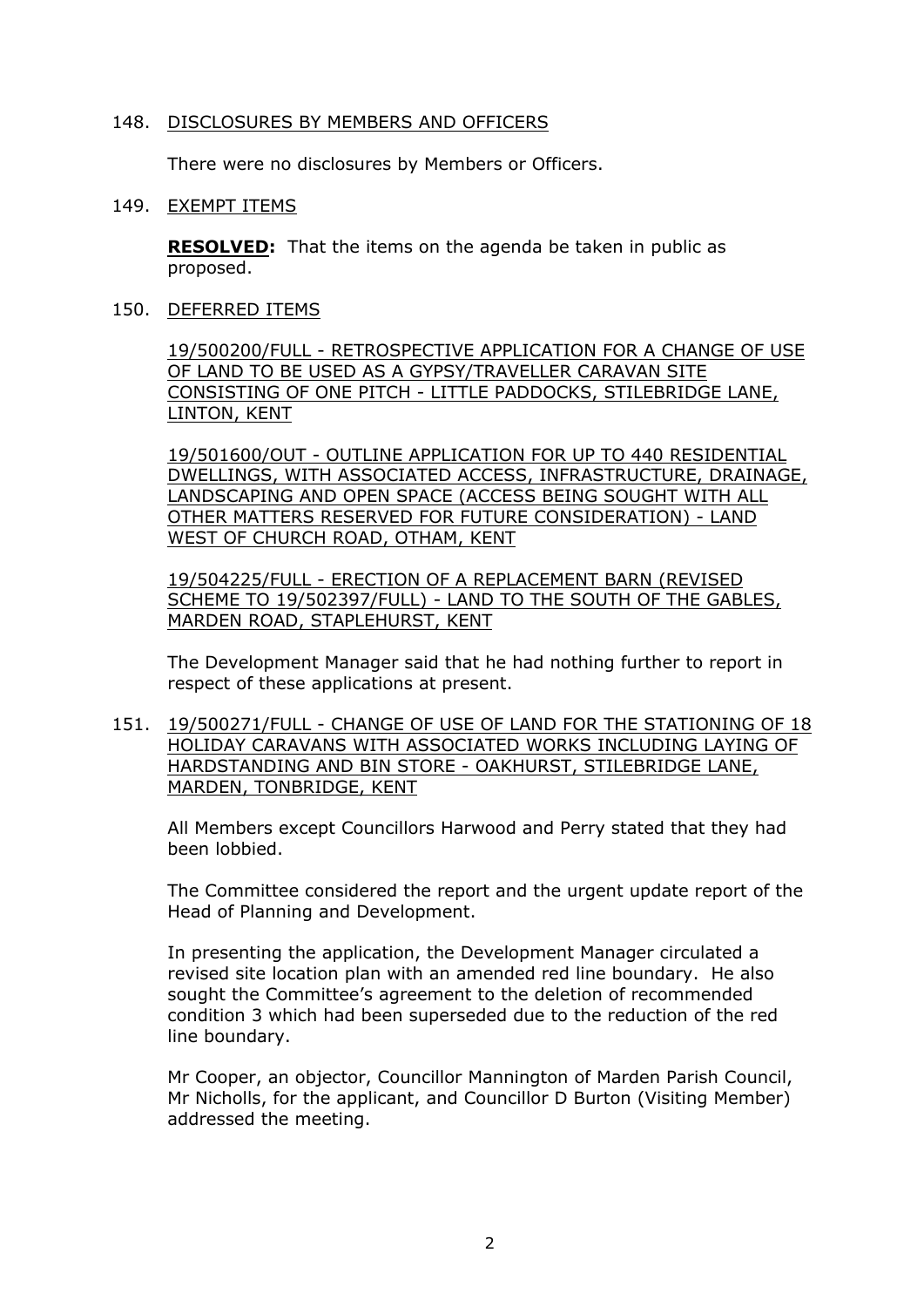During the discussion on the application, the Development Manager advised the Committee that he wished to amend the first line of recommended condition 3 (originally condition 4) to read:

*All caravans permitted at the site shall be occupied for bona fide holiday purposes only.*

## **RESOLVED:**

- 1. That permission be granted subject to the conditions and informatives set out in the report as amended by the Development Manager at the meeting with the deletion of condition 3 (Touring Caravans and Tents) and
	- (a) The further amendment of condition 3 (originally condition 4) (Holiday Occupancy) to include a mechanism to effectively record the use of the caravans;
	- (b) An additional condition requiring the provision of owl boxes within the site to protect and enhance biodiversity; and
	- (c) An additional informative reminding the applicant/future occupiers that this is a tourist rather than a permanent residential development and explaining that it cannot be for full time residential occupation.
- 2. That the Head of Planning and Development be given delegated powers to finalise the wording of the amended and additional conditions and the additional informative.

Voting:  $7 - For$   $2 - A$ gainst  $0 - Ab$ stentions

152. 17/504579/OUT - OUTLINE APPLICATION FOR THE DEMOLITION OF EXISTING BUILDINGS AND THE ERECTION OF 8 NO. DWELLING HOUSES WITH ACCESS, LAYOUT, SCALE AND APPEARANCE TO BE CONSIDERED AT THIS STAGE WITH LANDSCAPING RESERVED FOR FUTURE CONSIDERATION - DURRANTS FARM, WEST STREET, HUNTON, KENT

There were no disclosures of lobbying.

The Committee considered the report of the Head of Planning and Development.

Ms Harvey addressed the meeting on behalf of the applicant. Councillor Webb (Visiting Member) made representations on behalf of Hunton Parish Council.

Contrary to the recommendation of the Head of Planning and Development, the Committee agreed to refuse permission. In making this decision, the Committee considered that the proposed development by virtue of its poor, inappropriate and incongruous design and layout which is more appropriate to an urban location than the open countryside, its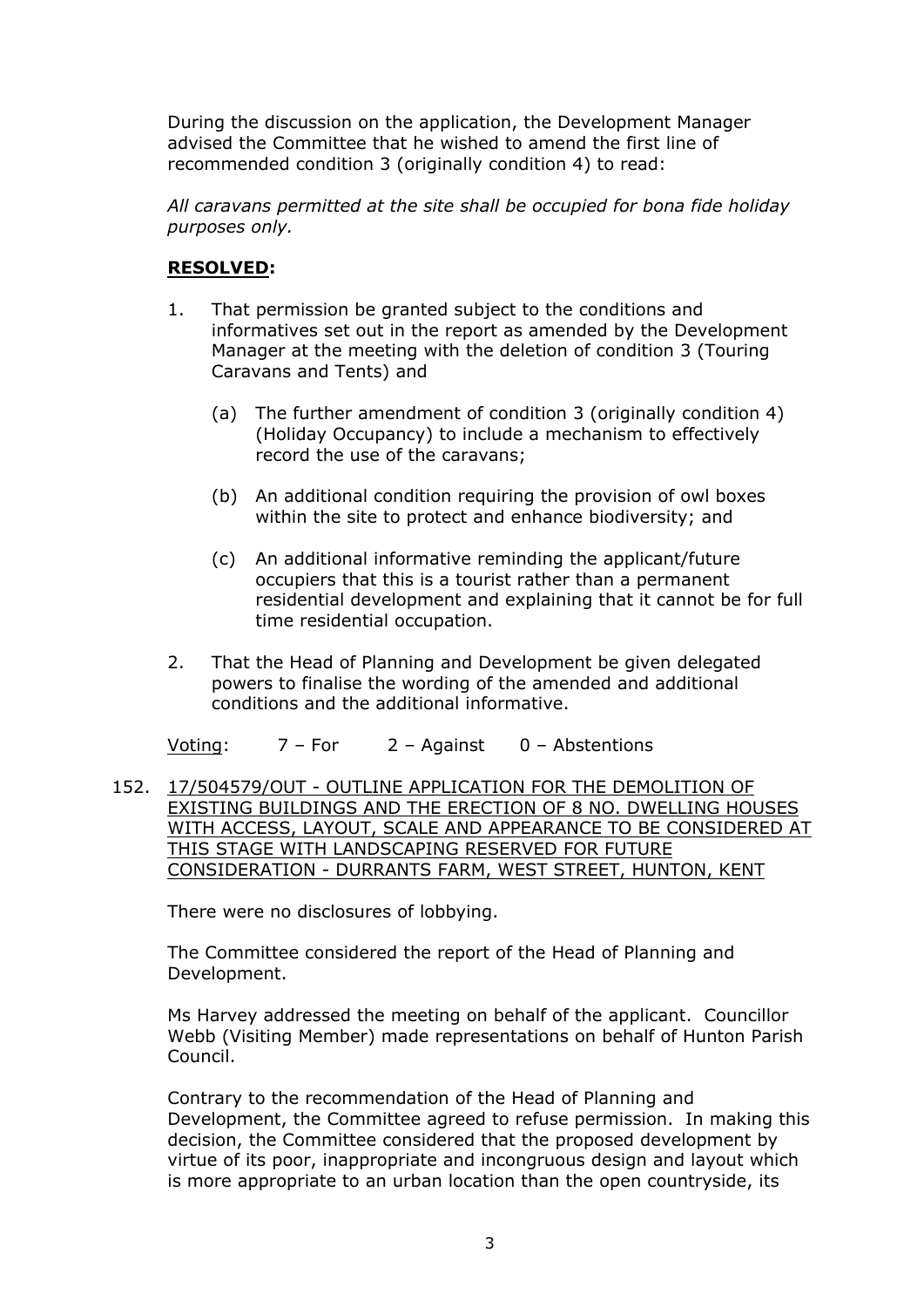density and the lack of accessibility for the number of houses proposed by sustainable modes of transport to the Maidstone urban area, rural service centre or larger village, would cause harm to the open countryside character and sustainability objectives as set out by Policies SS1, SP17, DM1, DM5 and DM30 of the Maidstone Borough Local Plan 2017 and the National Planning Policy Framework.

The Committee also considered that, in the absence of appropriate surveys for protected species having been carried out to establish the extent that they may be affected by the development and of exceptional circumstances to justify the use of planning conditions, the proposals would be contrary to Policy DM3 of the Maidstone Borough Local Plan 2017, the National Planning Policy Framework and advice contained in Circular 06/2005 - Biodiversity and Geological Conservation - Statutory Obligations and their Impact within the Planning System - specifically paragraph 99, which require such matters to be established before planning permission is granted.

**RESOLVED:** That permission be refused for the following reasons:

- 1. The proposed development by virtue of its poor, inappropriate and incongruous design and layout which is more appropriate to an urban location than the open countryside, its density and the lack of accessibility for the number of houses proposed by sustainable modes of transport to the Maidstone urban area, rural service centre or larger village, would cause harm to the open countryside character and sustainability objectives as set out by Policies SS1, SP17, DM1, DM5 and DM30 of the Maidstone Borough Local Plan 2017 and the National Planning Policy Framework.
- 2. In the absence of appropriate surveys for protected species having been carried out to establish the extent that they may be affected by the development and of exceptional circumstances to justify the use of planning conditions, the proposals would be contrary to Policy DM3 of the Maidstone Borough Local Plan 2017, the National Planning Policy Framework and advice contained in Circular 06/2005 - Biodiversity and Geological Conservation - Statutory Obligations and their Impact within the Planning System - specifically paragraph 99, which require such matters to be established before planning permission is granted.

Voting: 9 – For 0 – Against 0 – Abstentions

## 153. ELECTION OF CHAIRMAN FOR THE REMAINDER OF THE MEETING

Following consideration of application 17/504579/OUT (Durrants Farm, West Street, Hunton, Kent), the Chairman indicated that he would have to leave the meeting (7.40 p.m.).

**RESOLVED**: That in the absence of a Vice-Chairman, Councillor Harwood be elected as Chairman for the remainder of the meeting.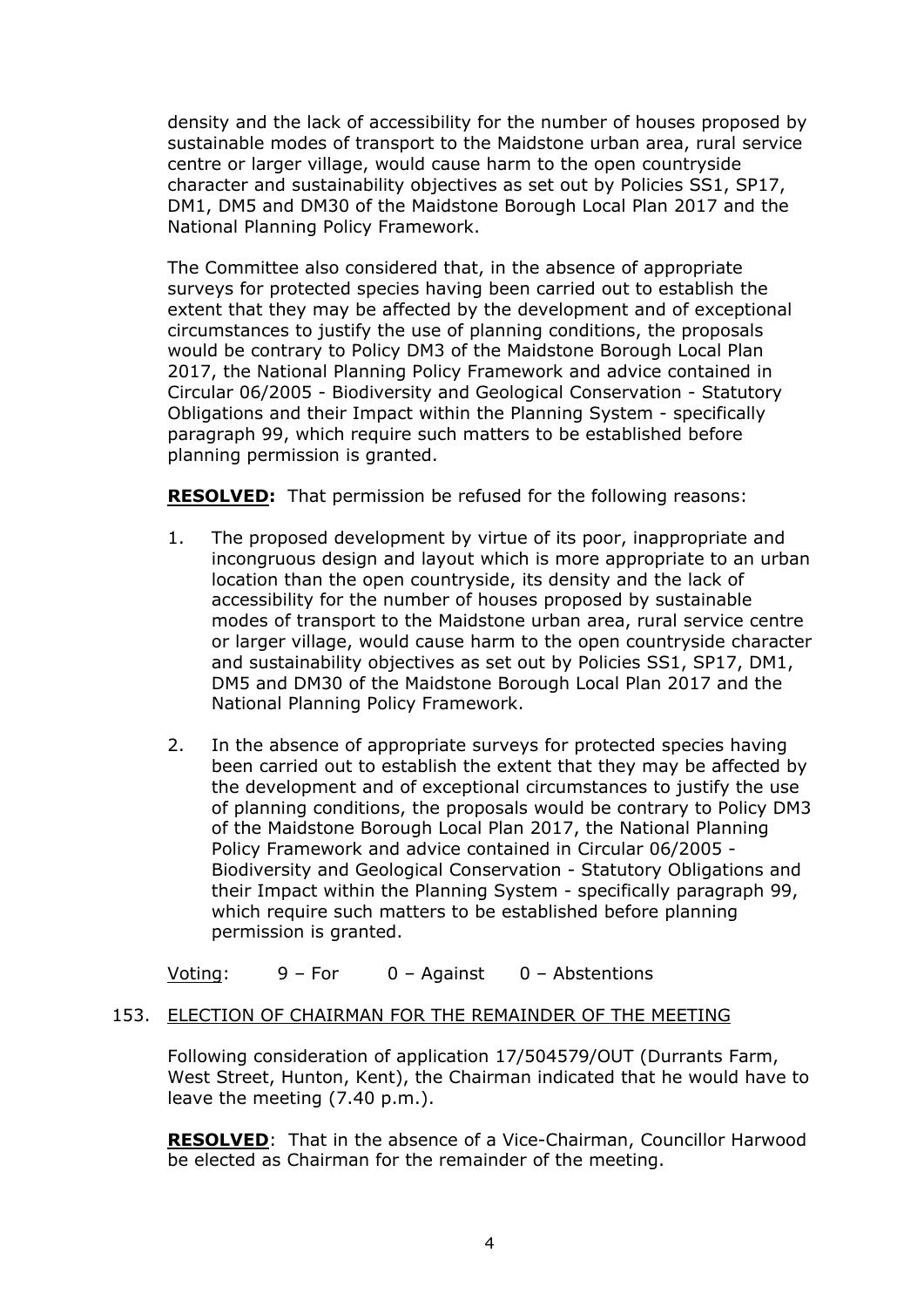154. 19/504565/FULL - RENOVATION OF EXISTING DWELLING, INCLUDING ERECTION OF A TWO STOREY REAR EXTENSION, ALTERATIONS TO FRONT ELEVATION, AND ERECTION OF A PART FIRST FLOOR, PART TWO STOREY FRONT EXTENSION TO GARAGE - 34 THE LANDWAY, BEARSTED, MAIDSTONE, KENT

Councillor Parfitt-Reid stated that she had been lobbied.

Councillor Springett (Visiting Member) read out a statement on behalf of Mr Dawkins, an objector, who had left the meeting earlier due to another commitment. Councillor Springett then made her own representations as a Ward Member.

## **RESOLVED:**

- 1. That permission be granted subject to the conditions set out in the report with an additional condition requiring the incorporation of an appropriate form of renewable energy generation within the development.
- 2. That the Head of Planning and Development be given delegated powers to finalise the wording of the additional condition and to amend any other conditions as a consequence.

Voting: 4 – For 3 – Against 2 – Abstentions

Chairman's casting vote in favour of approval.

155. 19/503314/FULL - DEMOLITION OF EXISTING BUILDINGS WITHIN THE SITE AND ERECTION OF THREE RESIDENTIAL DWELLINGS WITH ASSOCIATED ACCESS, PARKING, DRAINAGE AND LANDSCAPING - LAND AT SCRAGGED OAK FARM, SCRAGGED OAK ROAD, DETLING, MAIDSTONE, KENT

The Committee considered the report of the Head of Planning and Development.

Mr Willett addressed the meeting on behalf of the applicant.

**RESOLVED:** That permission be refused for the reasons and informative set out in the report.

Voting: 6 – For 0 – Against 2 – Abstentions

156. 19/504105/FULL - VARIATION OF CONDITION 2 OF 17/506297/FULL (STATIONING OF TEMPORARY MOBILE HOME ON LAND FORMING PART OF WHITE HOUSE FARM IN ASSOCIATION WITH OPERATION OF STILEBRIDGE KENNELS) TO ALLOW THE MOBILE HOME TO BE OCCUPIED FOR AN ADDITIONAL 2 YEARS UNTIL 19 MARCH 2023 - STILEBRIDGE KENNELS, WHITE HOUSE FARM, STILEBRIDGE LANE, LINTON, MAIDSTONE, KENT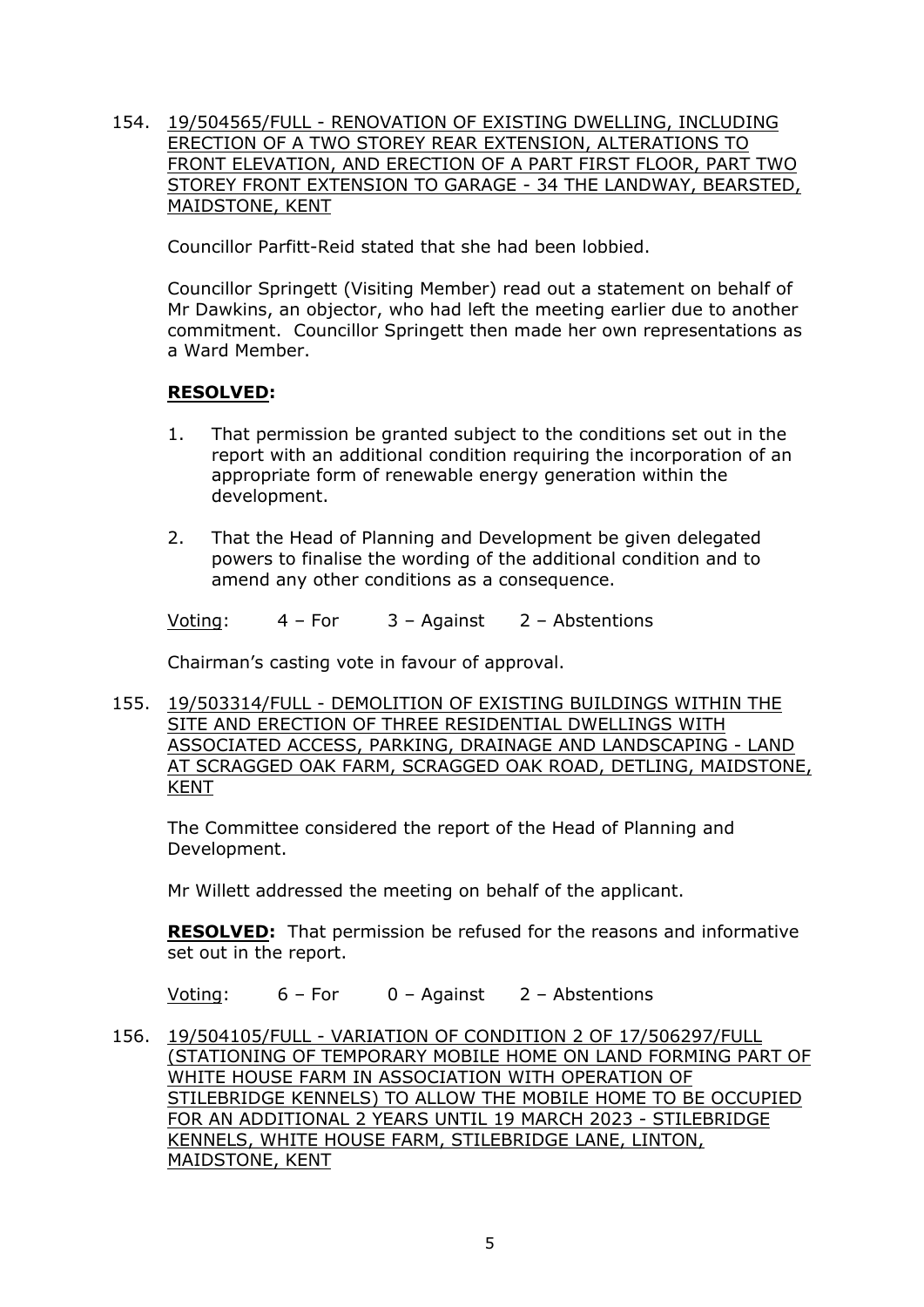Councillor Munford stated that he had been lobbied.

The Committee considered the report and the urgent update report of the Head of Planning and Development.

Councillor Webb (Visiting Member) addressed the meeting on behalf of Linton Parish Council which had raised objections to the application, but, due to a misunderstanding, had not registered a representative to speak.

**RESOLVED:** That permission be granted subject to the conditions set out in the report.

Voting: 8 – For 0 – Against 0 – Abstentions

157. 19/504848/FULL - SINGLE STOREY REAR EXTENSION AND TWO STOREY SIDE EXTENSION INCORPORATING CLADDING AT FIRST FLOOR (PART RETROSPECTIVE) - BIMBURY COTTAGE, BIMBURY LANE, STOCKBURY, MAIDSTONE, KENT

There were no disclosures of lobbying.

The Committee considered the report of the Head of Planning and Development.

## **RESOLVED:**

- 1. That permission be granted subject to the conditions set out in the report with an additional condition requiring the incorporation of an appropriate form of renewable energy generation within the development.
- 2. That the Head of Planning and Development be given delegated powers to finalise the wording of the additional condition and to amend any other conditions as a consequence.

Voting: 8 – For 0 – Against 0 – Abstentions

158. 19/503979/TPOA - TPO APPLICATION - CROWN LIFT TO 6.5M T2 T4, T5 AND T6 (LIMES) AND CROWN LIFT TO 5M T10 (SYCAMORE) - ST. STEPHENS CHURCHYARD, CHURCH ROAD, TOVIL, KENT

There were no disclosures of lobbying.

The Committee considered the report of the Head of Planning and Development.

**RESOLVED:** That permission be granted subject to the condition and informative set out in the report.

Voting: 8 – For 0 – Against 0 – Abstentions